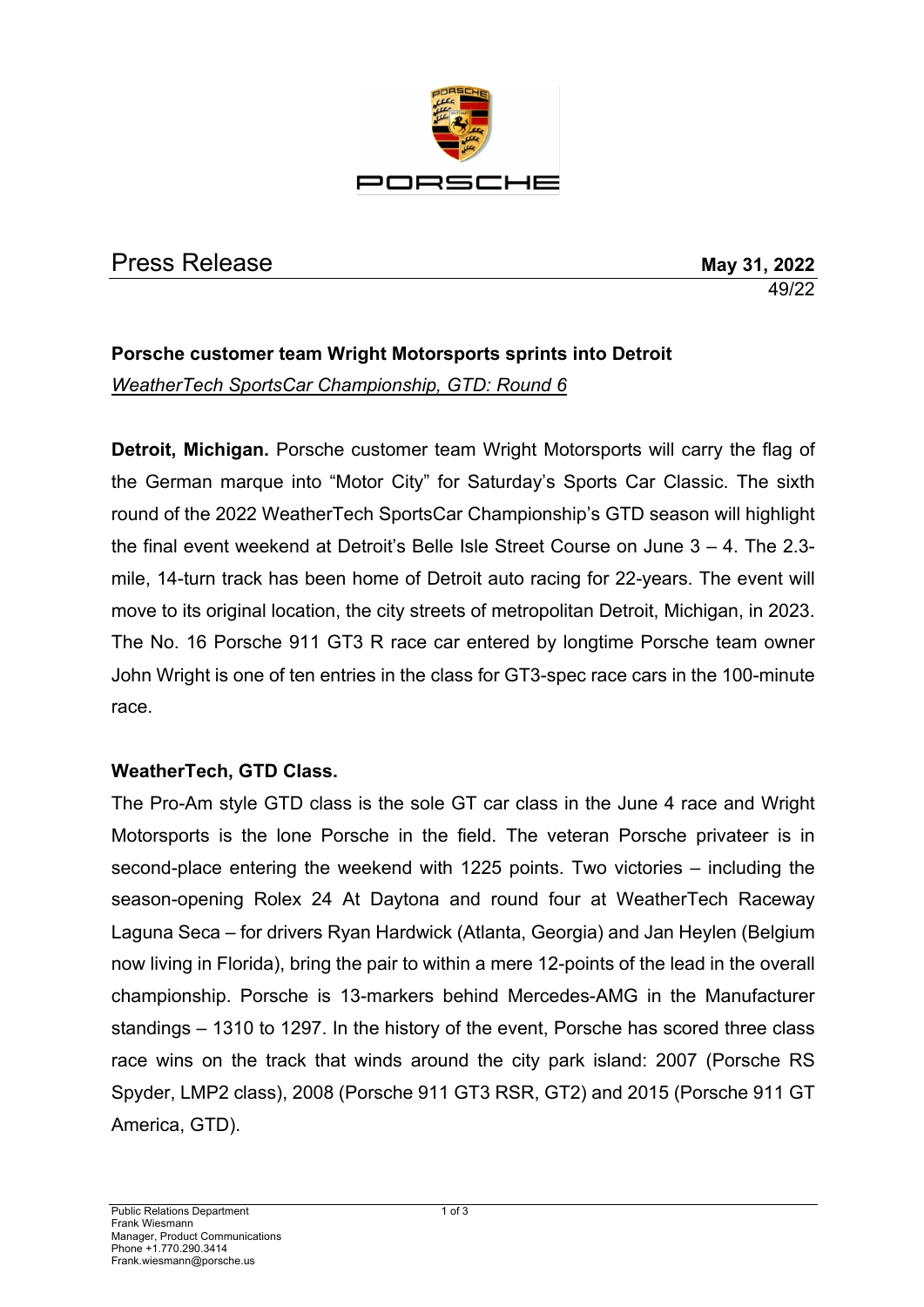### **WeatherTech, GTD Pro Class.**

The GTD Pro class – for GT3-specification cars with all professional driver lineups – is not scheduled to race this weekend on Belle Isle. The class, which features the points leading Pfaff Motorsports Porsche 911 GT3 R racer, will next compete in the Six Hours of The Glen, June 13 – 26, at Watkins Glen International. The driver combo of Matt Campbell (Australia) and his Porsche factory driver teammate Mathieu Jaminet (France) hold a 50-point lead in the driver standings while the Canadian-based Pfaff program holds the same lead over the No. 3 Corvette. Porsche is 40-points ahead of Chevrolet in the Manufacturer standings.

### **Timing. (all times ET)**

IMSA WeatherTech SportsCar Championship. Friday, June  $3 -$  Practice  $1 - 8:00$  a.m.  $- 9:30$  a.m. Friday, June 3 – Practice 2 – 12:05 p.m. – 1:50 p.m. Friday, June  $3 -$  Qualifying  $-$  GTD  $-$  5:30 p.m.  $-$  5:45 p.m. Saturday, June 4 – Warm-Up – 9:50 a.m. – 10:10 a.m. Saturday, June 4 – Sports Car Classic – 3:10 p.m. – 4:50 p.m.

### **Viewing.**

The Sports Car Classic will air live, flag-to-flag on the USA Network, Saturday, June 4 beginning at 3:00 p.m. ET/12:00 p.m. PT. The Peacock Streaming App will also broadcast coast-to-coast at the same time. Additionally, IMSA Radio will have live playby-play on SiriusXM (XM 207, Internet/App 992) and IMSA.TV.

### **Ryan Hardwick, Driver, No. 16 Wright Motorsports Porsche 911 GT3 R.**

"I'm excited to be racing back in Detroit. I really enjoyed this street circuit back in 2019 when I first competed here. I love the 100-minute format because it puts a lot of emphasis on strategy and the pit lane, which are two areas where our Wright Motorsports team excels. Looking forward to the challenge."

#### **About Porsche Cars North America, Inc. | One Porsche Drive, Atlanta, GA 30354 USA**

Established in 1984, Porsche Cars North America, Inc. (PCNA) is the exclusive U.S. importer of the Porsche 911, 718 Boxster, 718 Cayman, Macan, Cayenne, Panamera and Taycan. Headquartered in Atlanta, Georgia, since 1998, PCNA is also home to the first Porsche Experience Center in North America featuring a module-based 1.6 mile driver development track, business center, and fine dining restaurant, 356. The company operates a second Porsche Experience Center near Los Angeles. That 53-acre complex features a driver development track with eight